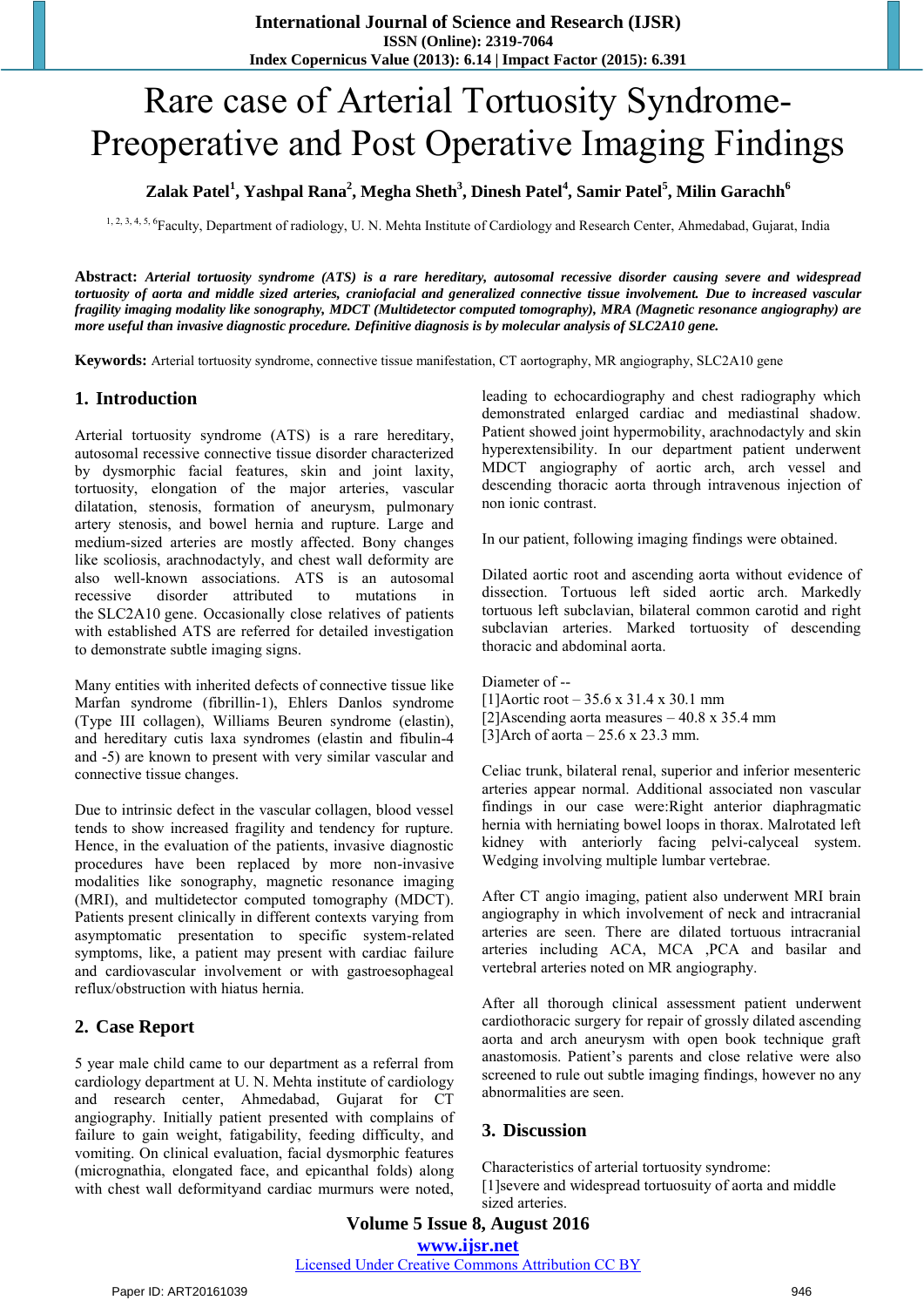[2] craniofacial involvement.

[3] generalised connective tissue manifestation.

**Clinical features**:- Most affected individuals are identified in early childhood , because of cardiac murmur or cyanosis. Rarely, pulsatile carotid arteries or sudden arterial dissections are the initial presenting symptoms. Few present with cardiorespiratory failure. Rarely, identified in adulthood initially with joint aches and premature ageing.

**Diagnosis;-** established in a proband with generalised arterial tortuosity and bialleleic pathogenic variants in SLC2A10, appropriate to perform molecular analysis SLC2A10 in an individual with the following:- [1] an elongated aortic arch or arterial tortuousity on vascular imaging.[2] a variable combination of craniofacial characteristics. [3]family history consistent with autosomal recessive inheritance. Sequence analysis of SLC2 A10 is performed first. If only one or no pathogenic variant is found, deletion/duplication analysis should be performed.

**Surveillance:**Regular MRI or CT(3d reconstruction) from head to pelvis.Cardiovascular system is a major source of morbidity or mortality. Severe and widespread tortuosuity of aorta and middle sized arteries, aortic arterial aneurysms, arterial dissections, ischemic vascular accidents, non hemorrhagic stroke and infarction of abdominal organs, focal stenosis of aorta, stenosis of main and peripheral pulmonary arteries causing pulmonary hypertension, large vein dilatation, valvularregurgitation or mitral valve prolapse may occur.

Craniofacial involvement may lead to blepharophimosis or perorbital fullness, downslanted palpebral fissures, convex nasal ridge, midfaceretrusion, micrognathia, large ears, long face, high palate and dental crowding.

Skin involvement is characterised by soft and doughy and often hyperextensibleloose skin folds and redundancy, scarring is usually normal but may be delayed resulting in atrophic scars.

Skeletal manifestations appear in form of scoliosis, pectuscarinatum/excavatum, arachnodactyly, camptodactyly, pesplanus with hindfoot valgus, rarely osteopenia, growth of the long bones may be excessive(dolichostenomelia).

Generalised connective tissue manifestation appear in form of joint laxity, knee/elbow contractures, prolapse of bladder, uterus and rectum, hernias, keratoconus, myopia(unclear association).

## **4. Differential Diagnosis**

**[1] EFEMP 2- related cutis laxa**- autosomal recessive cutis laxa type 1 bcharacterised by cutis laxa and systemic involvement, most commonly arterial tortuousity, aneurysms and stenosis, retrognathia, joint laxity and arachnodactyly. Difficult to distinguish from ats as both arterial and skin findings overlap, however:focal stenosis at the aortic isthmus is more common in efep2- related cutis laxa, EFEMP 2 related cutis laxa presents with a more aggressive arterial phenotyoe with fast progression to aneurysms, typical facial characteristics found in ATS are often absent in efemp2 related cutis laxa.

**[2]loeys-dietz syndrome**- autosomal dominant, characterised by vascular findings(cerebral, thoracic and abdominal arterial aneurysms and /or dissections) and skeletal manifestations(pectus excavatum, scoliosis, joint laxity, arachnodactyly, talipeseqinovarus). 75% have craniofacial manifestations(widely spaced eyes, cleft uvula/palate, craniosynostosis, findings not usually seen in individuals with ATS). Arterial tortuosity is present, lesser degree than in ATS. Individuals with IDS present more frequently with an aneurysm of the aorticroot than individuals with ATS.

**[3]Occipital horn syndrome**- ATP7A related cutis laxa x linked characterised by occipital horns- wedge shaped calcifications at the site of attachment of trapzius muscle and sternocleidomastoid to the occipital bone. Also have lax joints, bladder diverticula, inguinal hernias, vascular totuousity , mainly of caerebral vasculature.

**[4]EhlerDanlos syndrome**- type III autosomal dominantcharacterised by generalised joint hypermobility , variable skin and internal organ manifestations. In type III hypermobility leads to repeated joint luxation and musculoskeletal pain. Soft hyperextensible skin and autonomic dysfunctiondo not have arterial tortuosity.

**[5]EhlerDanlos syndrome**- vascular type type IVautosomal dominantcharacterised by thin, translucent skin, trophic scars, easy bruising, characteristic facial appearance, arterial, intestinal and/or uterine fragility. Vascular dissection or rupture may occur but arterial tortuosity is absent.

# **5. Management**

Evaluation following diagnosis

- 1) Echo- aortic root measurements based on normal considerations for age and body size.
- 2) MRA or CT Scan with 3D reconstruction from head to pelvis
- 3) Lung function test and imaging when emphysema is suspected.
- 4) Skeletal radiographs, Bone densitometry
- 5) Evaluation of palate to identify patients with highly arched palate, bifid uvula or cleft palate.
- 6) Eye examination for assessment of keratoconus, keratoglobus and corneal thinning.
- 7) Medicalgenetics consulatation.

## **6. Treatment**

Multidisciplinary approach.

## **7. Conclusion**

A spectrum of imaging features seen in a patient with ATS is illustrated in this report. Awareness of early sign of arterial tortuosity and recognition of the described findings lead to early diagnosis of clinically asymptomatic cases of

**Volume 5 Issue 8, August 2016 www.ijsr.net** Licensed Under Creative Commons Attribution CC BY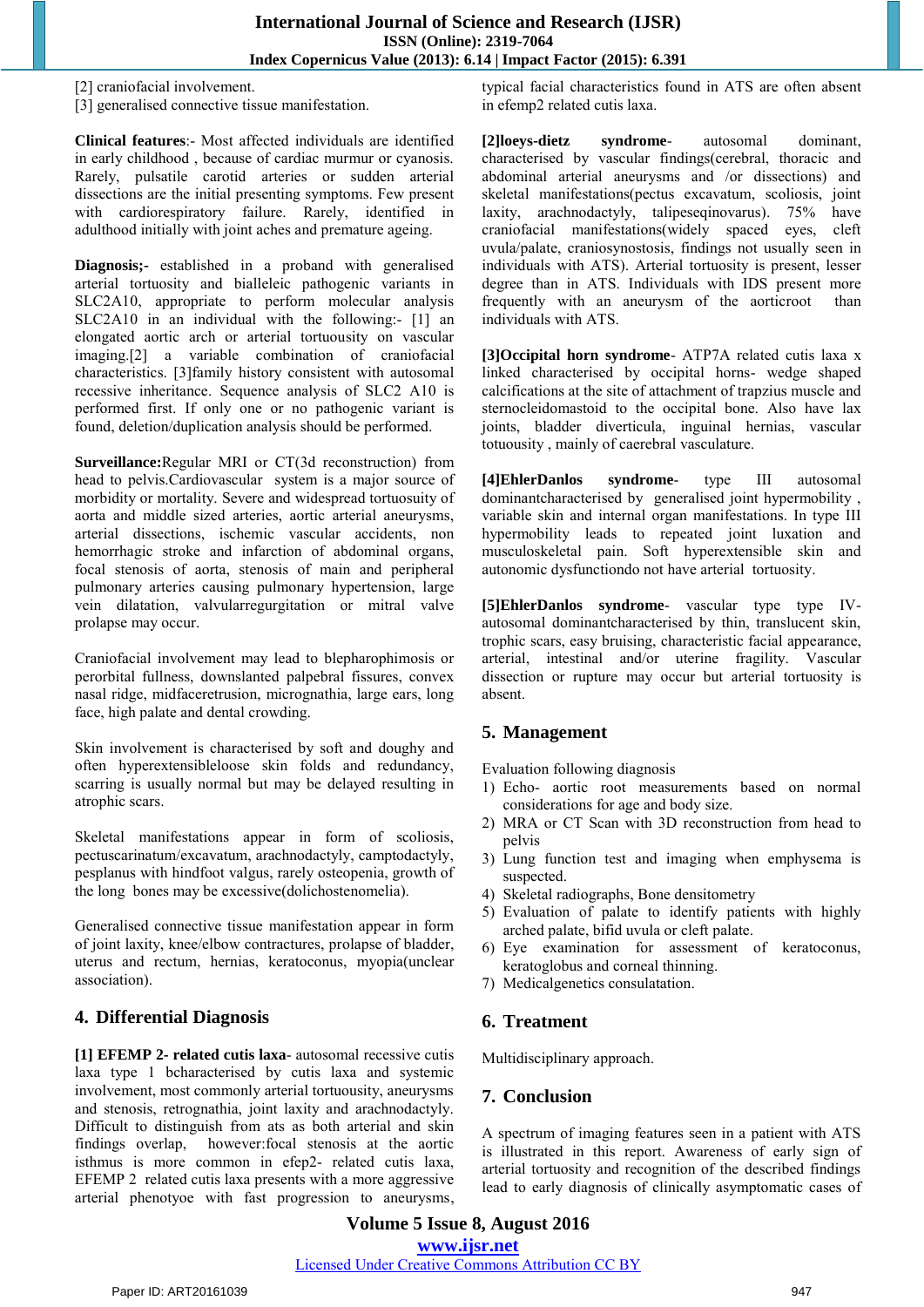ATS which may prevent life threatening devastating complication like aortic rupture and can be helped by early operative intervention. MDCT evaluation appears to be the best choice in the investigation of ATS patients. However, keeping the radiation dose to a minimum in the group of patients who may need multiple follow-up examinations, MR angiograpghy would be off help. Use of volumetric images from MDCT studies allows improved image interpretation and provides additional information, as exemplified in our case.

## **References**

- [1] Faiyaz-Ul-Haque M, Zaidi SH, Wahab AA, Eltohami A, Al-Mureikhi MS, Al-Thani G, et al. Identification of a p. Ser81Arg encoding mutation in SLC2A10 gene of arterial tortuosity syndrome patients from 10 Qatari families. Clin Genet. 2008;74:189–93. [\[PubMed\]](http://www.ncbi.nlm.nih.gov/pubmed/18565096)
- [2] Loeys BL, Chen J, Neptune ER, Judge DP, Podowski M, Holm T, et al. A syndrome of altered cardiovascular, craniofacial, neurocognitive and skeletal development caused by mutations in TGFBR1 or TGFBR2. Nat Genet. 2005;37:275–81. [\[PubMed\]](http://www.ncbi.nlm.nih.gov/pubmed/15731757)
- [3] Alkuwari M, Kamal RY, Shelby S, Maliyekkal ST, Kutty S. Low-dose CT angiography for evaluation of great vessels and airway in arterial tortuosity syndrome. Eur Heart J Cardiovasc Imaging. 2012;13:1054.[\[PubMed\]](http://www.ncbi.nlm.nih.gov/pubmed/22790089)
- [4] Bhat V, Al Muzrakchi A. Meandering vessels: A sign of arterial tortuosity in plain chest radiography.Heartviews. 2008;9:24–6.
- [5] Naunheim MR, Walcott BP, Nahed BV, MacRae CA, Levinson JR, Ogilvy CS. Arterial tortuosity syndrome with multiple intracranial aneurysms: A case report. Arch Neurol. 2011;68:369–71. [\[PubMed\]](http://www.ncbi.nlm.nih.gov/pubmed/21403023)
- [6] Ekici F, Uçar T, Fitöz S, Atalay S, Tutar E. Cardiovascular findings in a boy with arterial tortuosity syndrome: Case report and review of the literature. Turk J Pediatr. 2011;53:104– [\[PubMed\]](http://www.ncbi.nlm.nih.gov/pubmed/21534351)

[7] Abdul Wahab A, Janahi IA, Eltohami A, Zeid A, FaiyazUlHaque M, Teebi AS. A new type of Ehlers-Danlos syndrome associated with tortuous systemic arteries in a large kindred from Qatar. Acta Paediatr.2003;92:456–62. [\[PubMed\]](http://www.ncbi.nlm.nih.gov/pubmed/12801113)

# **Author Profile**

**Dr Zalak Patel**, finished MBBS and MD Radiologyfrom B. J. Medical College, Civil Hospital, Ahmedabd. Presently working as faculty at U. N. Mehta Institute of Cardiology and Research Center, Ahmedabad, Gujarat, India.

**Dr Yashpal Rana**, finished MBBS and MD Radiology from B. J. Medical College, Civil Hospital, Ahmedabd. Presently working as faculty at U. N. Mehta Institute of Cardiology and Research Center, Ahmedabad, Gujarat, India.

**Dr Megha Sheth**, finished MBBS and DMRD Radiology from B. J. Medical College, Civil Hospital, Ahmedabd. Presently working as faculty at U. N. Mehta Institute of Cardiology and Research Center, Ahmedabad, Gujarat, India.

**Dr Dinesh Patel**, finished MBBS and DMRE, MD Radiology from B. J. Medical College, Civil Hospital, Ahmedabd. Presently working as Assistant Professor and Head of Department of Radiology at U. N. Mehta Institute of Cardiology and Research Center, Ahmedabad, Gujarat, India.

**Dr Samir Patel**, finished MBBS from B. J. Medical College, Civil Hospital, Ahmedabd and DMRD Radiology from NHL Medical college, Ahmedabad. Presently working as faculty at U. N. Mehta Institute of Cardiology and Research Center, Ahmedabad, Gujarat, India.

**Dr Milin Garachh**, finished MBBS from S.B.K.S Medical college, waghodiya, Gujarat and DMRD Radiology from Jawaharlal Nehru medical college, Belgaum. Presently working as faculty at U. N. Mehta Institute of Cardiology and Research Center, Ahmedabad, Gujarat, India.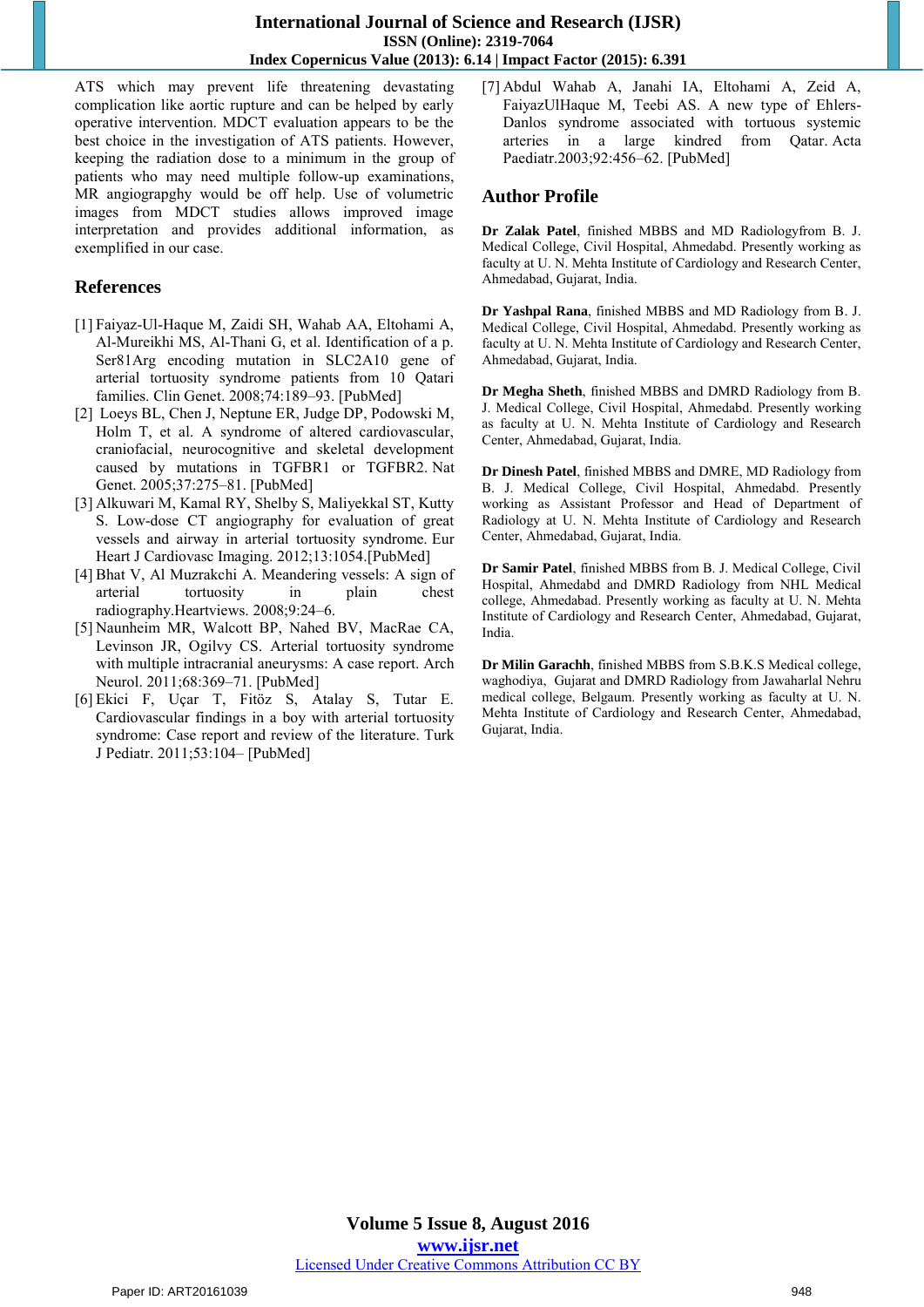#### **International Journal of Science and Research (IJSR) ISSN (Online): 2319-7064 Index Copernicus Value (2013): 6.14 | Impact Factor (2015): 6.391**



Tortous ascending aorta, arch and arch vessels along with marked tortuosity of descending thoracic aorta.



Post operative images showing repair of ascending aorta and arch repair with anastomotic graft by an open book technique